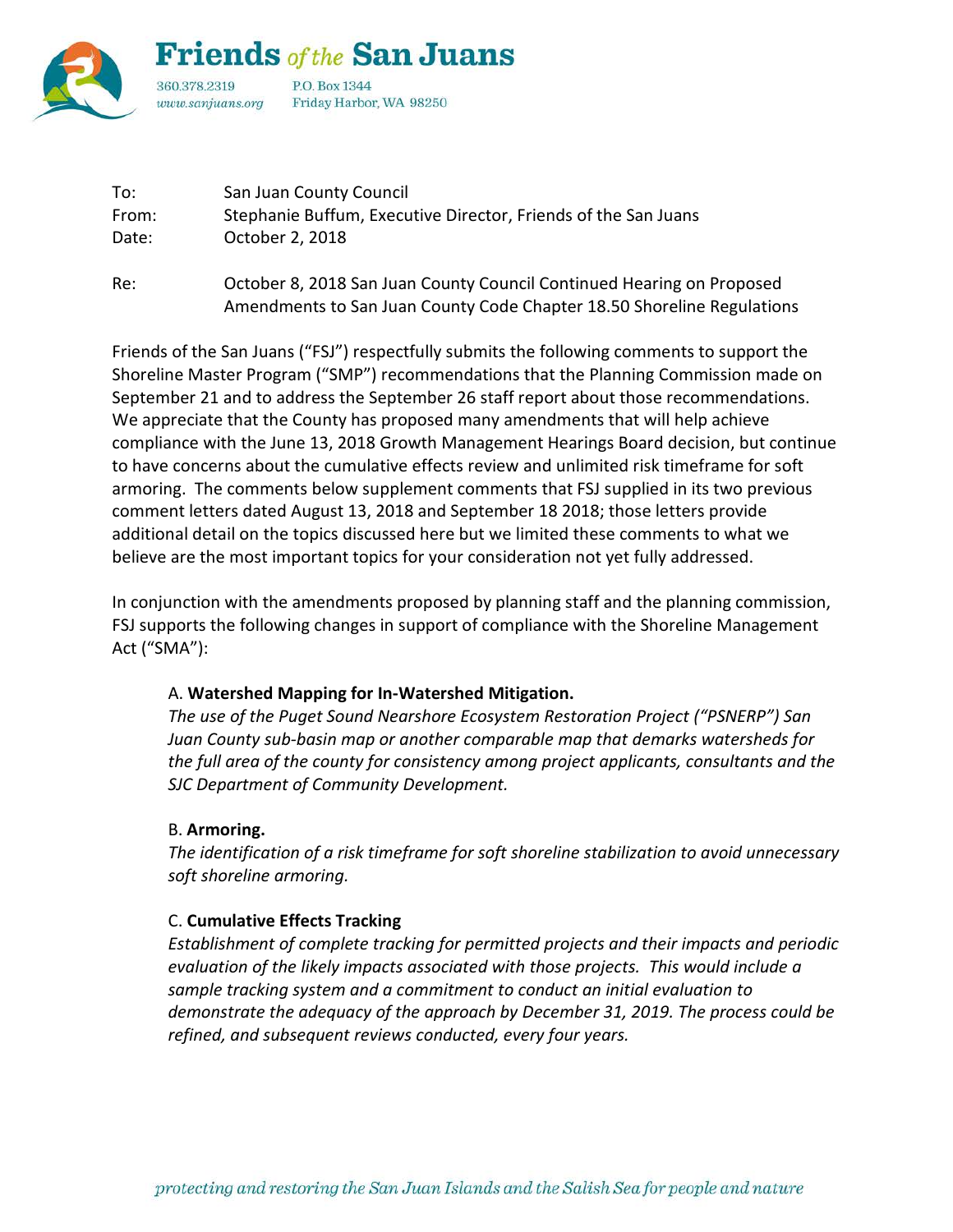## **A. The SMP should provide all county residents with watershed mapping for inwatershed mitigation. Ordinance Section 2, Page 10, Lines 41-44: SJCC 18.50.020.E.3.**

To effectively authorize mitigation actions, as well as to track permits and evaluate cumulative impacts, a standard system of identifying watersheds is needed that applies to all of San Juan County. The reliance on qualified professionals to come up with their own, potentially individualized approach has associated costs for project proponents as well as for the county when it comes to reviewing, tracking and evaluating mitigation. The PSNERP map<sup>[1](#page-1-0)</sup> is suggested here because it part of a soundwide map, was peer reviewed, is compatible with the existing SJC stormwater basin map and has been used in the salmon recovery plans and reports that are referenced in the proposed watershed mitigation section amendments to be utilized by applicants in the development of mitigation actions. However, any standardized basin mapping and naming system that includes the full area where shoreline development might occur would address the issues of consistency and inefficiencies for both applicants and staff.

## **B. The SMP needs to include a risk timeframe for soft shoreline stabilization. Ordinance Section 4, Page 12, Lines 41-43: SJCC 18.50.350.B.**

FSJ supports the Planning Commission recommendation for consistency that all shoreline armoring applicants demonstrate that damage is expected within three years. As set forth in FSJ's September 18<sup>th</sup> comments, a time limit is consistent with the SMP Guidelines' threshold requirement that a structure be presently in danger to allow either hard or soft shoreline stabilization. In addition, the absence of a timeframe for risk would allow the construction of "soft" armor along any non-bedrock San Juan County shoreline at any time because each of the 160 miles of non-bedrock shoreline may be eroding at some rate.

It is also important to keep in mind that the requirement to show an imminent risk of danger is completely separate from the inquiry into the type of stabilization that would be allowed once an applicant makes that first showing. We heard concern at the September 21 hearing that a 3 year timeframe for soft armor would encourage applicants to just apply for hard armor. But the SMP already does not allow this. Instead, once an applicant has demonstrated that their shoreline needed modified with some type of armor, they can receive approval for hard armor only after showing that softer approaches are not feasible. SJCC 18.50.360 establishes a preference for soft approaches, stating that applicants, "shall employ the first feasible alternative in the shoreline stabilization order of preference provided below," and then sets forth, in order, no action, soft armor, and lastly, hard armor.

 $\overline{a}$ 

<span id="page-1-0"></span> $1$  PSNERP. Sub basin maps were identified throughout Puget Sound, peer reviewed by the PSNERP Strategic Science Peer Review Panel and published in 2012 in the technical publication, *Strategies for nearshore protection and restoration in Puget Sound. Puget Sound Nearshore Report No. 2012-01*. Published by Washington Department of Fish and Wildlife, Olympia, Washington, and the U.S. Army Corps of Engineers, Seattle, Washington. Authors: Cereghino, P., J. Toft, C. Simenstad, E. Iverson, S. Campbell, C. Behrens, J. Burke. 2012). http://www.pugetsoundnearshore.org/technical\_reports.html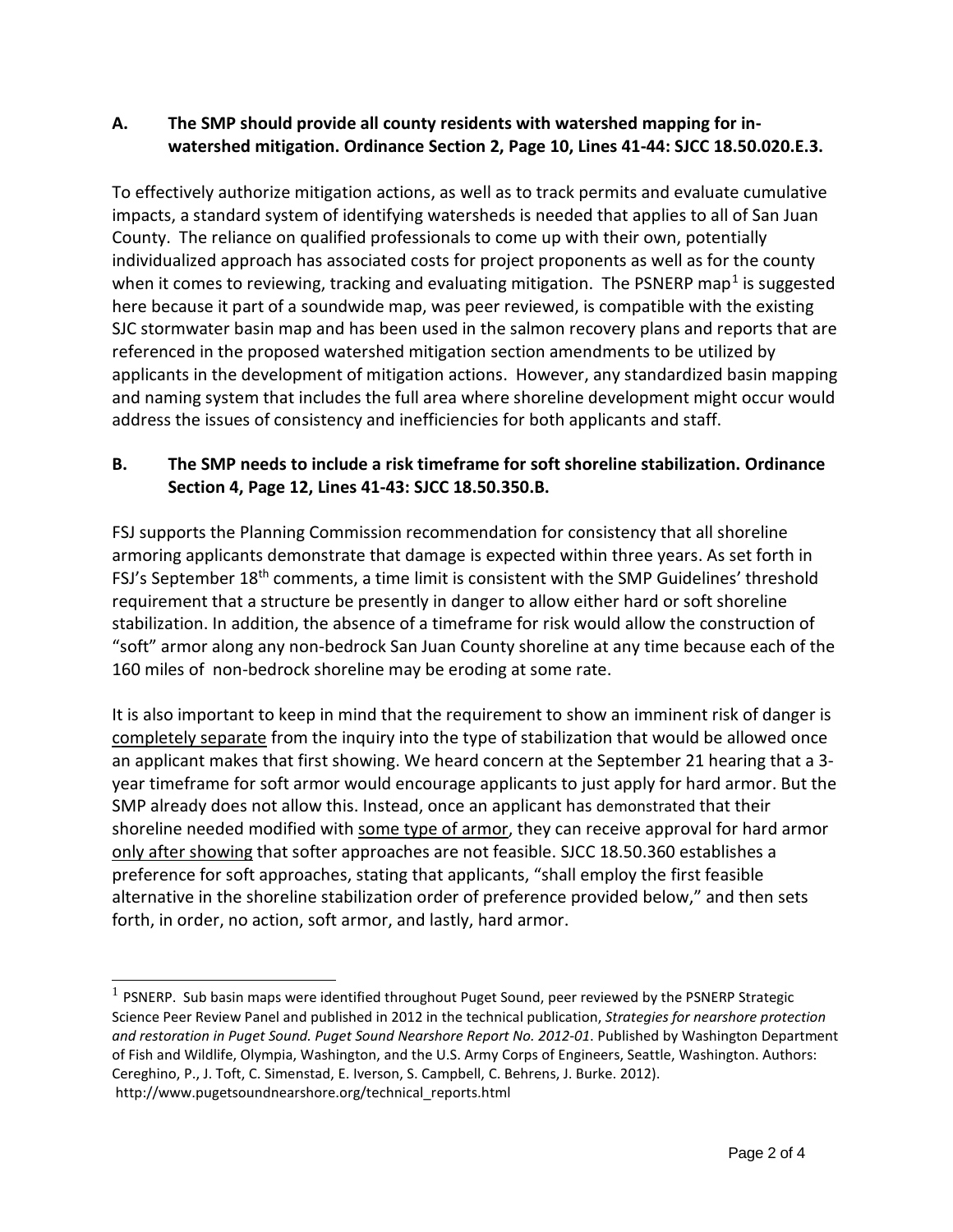Thus, there is a two-step process:

- First, show conclusive evidence that damage will occur within three years. SJCC 18.50.350.
- Then, use the softest type of armor that will address your situation. SJCC 18.50.360.

As a result, using a timeframe for risk of damage for soft armor does not encourage applicants to apply for hard armor. Instead, it will decrease the likelihood that shoreline owners will seek build soft armor on their shorelines in response to standard shoreline erosion. As we've heard from Ecology and county planning staff during recent hearings, the intent is that there is no new armor.

## **C. Cumulative Effects Tracking and Evaluation**

We support the language recommended by the Planning Commission and are concerned that the new staff suggestion to largely repeat the text from state regulations, without also explaining how the County would conduct its review, is inconsistent with the SMA and the Growth Board decision. Friends recognizes that the development of a mechanism for tracking permitted activities in the shoreline and the associated process to periodically evaluate impacts of authorized activities on shoreline conditions is a challenging task, yet it is essential for meeting the goals and requirements of the SMA. We urge the council to provide adequate resources for staff and or consultants to develop and implement this system in a timely manner.

In light of the lack of attention to this topic to date as well as the conversations at the September 21, 2018 joint hearing about staff estimating that they could start to look into this topic in 12 to 18 months at the earliest Friends recommends that adequate resources and a firm timeframe of no more than one year be placed on the implementation of an improved tracking system *and* an associated 'test run' of a cumulative effects analysis. At this time, necessary adjustments can be made to the tracking system as dictated by the cumulative effects analysis and subsequent periodic evaluations can occur at four year intervals as the county proposes. As the numbers of shoreline permits issued each year is relatively small, especially for developments like docks and stabilization, this first analysis should not be overly cumbersome but instead considered part of the development of an effective process.

As it has already been more than 5 years since the cumulative impact analysis was completed as part of the recent SMP update, and nearly 6 years since the Critical Areas Ordinance recommended such a system be established, and no evidence has been offered over the past months that such a system is currently being developed, the county must not wait another four years to demonstrate compliance with the SMA. The San Juan County Marine Resources Committee also recommended this year one initial review to ensure the adequate systems are in place in their August 15, 2018 comment letter.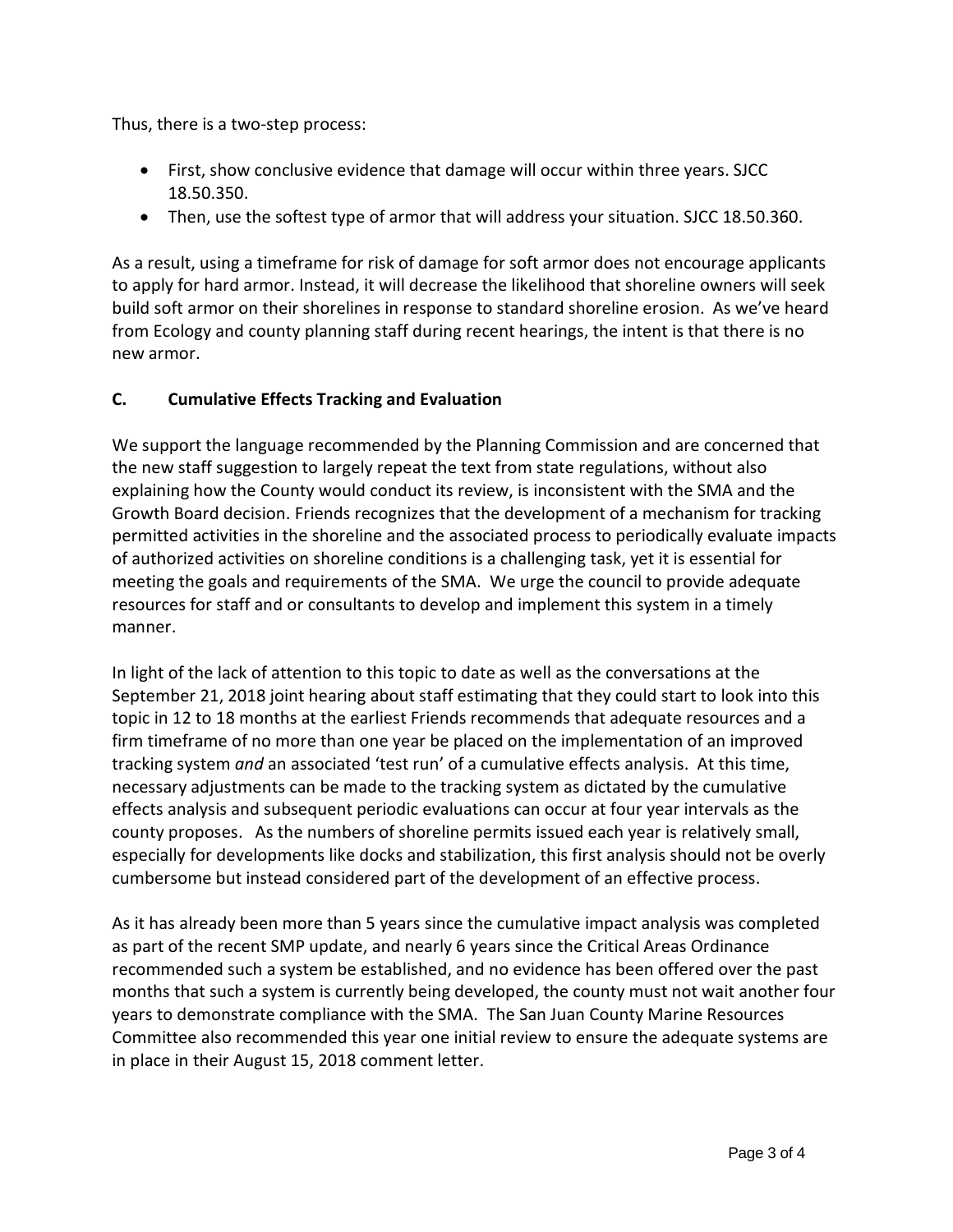Consequently, we support the cumulative effects language recommended by the Planning Commission and urge the County also to identify how it would track permits and their impacts.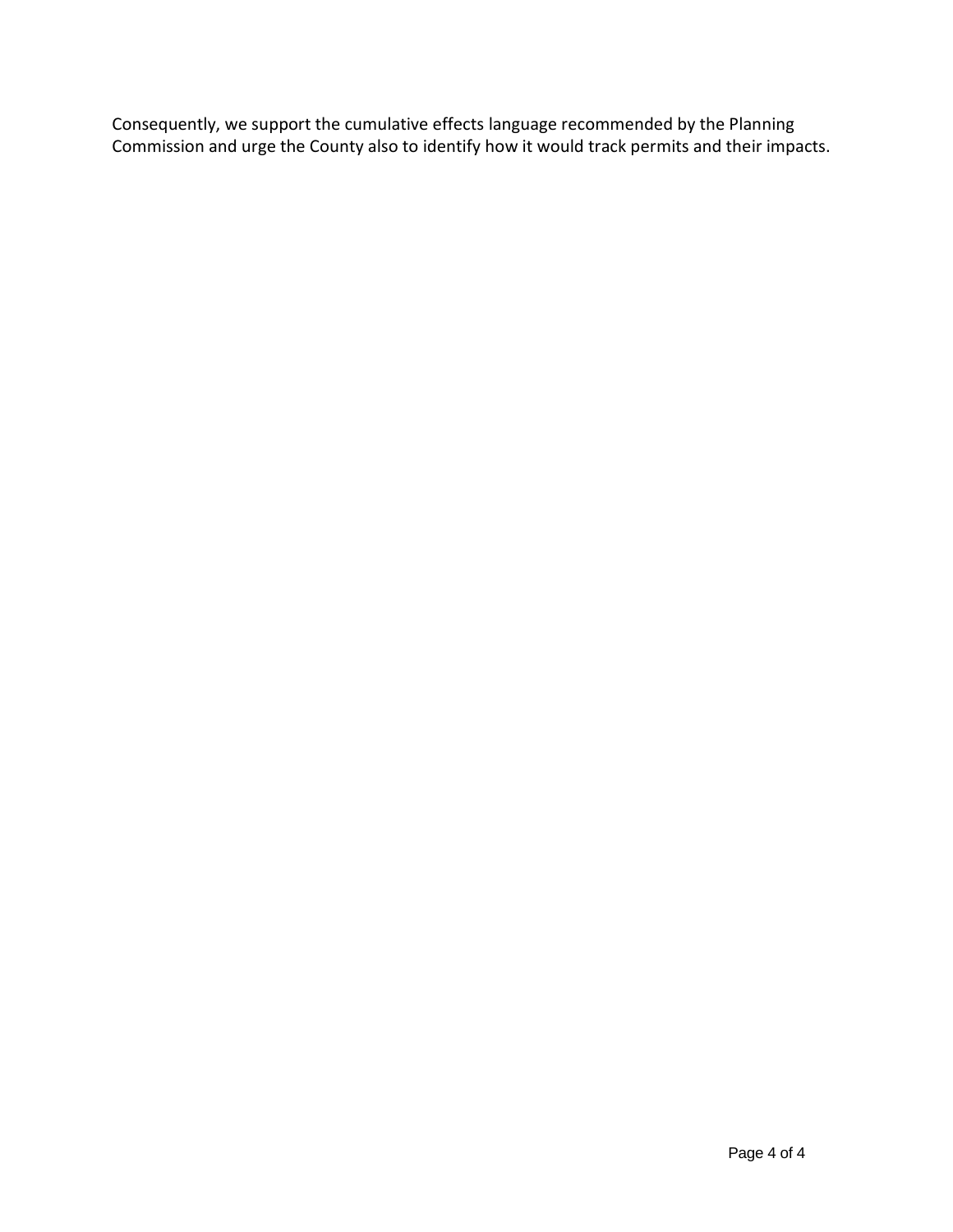|                                          | additional database attribute fields to support effective tracking and evaluation of impacts<br>suggested new standarized fields for all shoreline projects |           |                              |                |                                                                  |           |           |           |             |  |
|------------------------------------------|-------------------------------------------------------------------------------------------------------------------------------------------------------------|-----------|------------------------------|----------------|------------------------------------------------------------------|-----------|-----------|-----------|-------------|--|
| standarized project<br>description field |                                                                                                                                                             |           |                              |                |                                                                  |           |           |           |             |  |
| (example headings                        |                                                                                                                                                             |           | area change in<br>impervious | area change in | total area impact total area impact total area impact mitigation |           |           |           |             |  |
| below)                                   | watershed                                                                                                                                                   | shoreform | surface                      | vegetation     | in shoreline                                                     | above OHW | below OHW | required? | site visit? |  |
| <b>AQUACULTURE</b>                       |                                                                                                                                                             |           |                              |                |                                                                  |           |           |           |             |  |
| <b>BARGE</b>                             |                                                                                                                                                             |           |                              |                |                                                                  |           |           |           |             |  |
| <b>BEACH_ACCESS</b>                      |                                                                                                                                                             |           |                              |                |                                                                  |           |           |           |             |  |
| <b>BOATHOUSE</b>                         |                                                                                                                                                             |           |                              |                |                                                                  |           |           |           |             |  |
| <b>BOATRAMP</b>                          |                                                                                                                                                             |           |                              |                |                                                                  |           |           |           |             |  |
| <b>BULKHEAD</b>                          |                                                                                                                                                             |           |                              |                |                                                                  |           |           |           |             |  |
| CLEARING_GRADING                         |                                                                                                                                                             |           |                              |                |                                                                  |           |           |           |             |  |
| <b>DOCK</b>                              |                                                                                                                                                             |           |                              |                |                                                                  |           |           |           |             |  |
| EAGLE_NEST                               |                                                                                                                                                             |           |                              |                |                                                                  |           |           |           |             |  |
| <b>GUESTHOUSE</b>                        |                                                                                                                                                             |           |                              |                |                                                                  |           |           |           |             |  |
| $LOG_B$ OOM                              |                                                                                                                                                             |           |                              |                |                                                                  |           |           |           |             |  |
| LOGGING                                  |                                                                                                                                                             |           |                              |                |                                                                  |           |           |           |             |  |
| MARINE_RAILWAY                           |                                                                                                                                                             |           |                              |                |                                                                  |           |           |           |             |  |
| MOORING_BUOY                             |                                                                                                                                                             |           |                              |                |                                                                  |           |           |           |             |  |
| <b>POND</b>                              |                                                                                                                                                             |           |                              |                |                                                                  |           |           |           |             |  |
| RECREATION_AREA                          |                                                                                                                                                             |           |                              |                |                                                                  |           |           |           |             |  |
| <b>SEPTIC</b>                            |                                                                                                                                                             |           |                              |                |                                                                  |           |           |           |             |  |
| <b>SETBACK</b>                           |                                                                                                                                                             |           |                              |                |                                                                  |           |           |           |             |  |
| <b>SHORELINE</b>                         |                                                                                                                                                             |           |                              |                |                                                                  |           |           |           |             |  |
| <b>STORMWATER</b>                        |                                                                                                                                                             |           |                              |                |                                                                  |           |           |           |             |  |
| TRANSIENT_RENTAL                         |                                                                                                                                                             |           |                              |                |                                                                  |           |           |           |             |  |
| <b>WATER</b>                             |                                                                                                                                                             |           |                              |                |                                                                  |           |           |           |             |  |
| <b>WETLAND</b>                           |                                                                                                                                                             |           |                              |                |                                                                  |           |           |           |             |  |